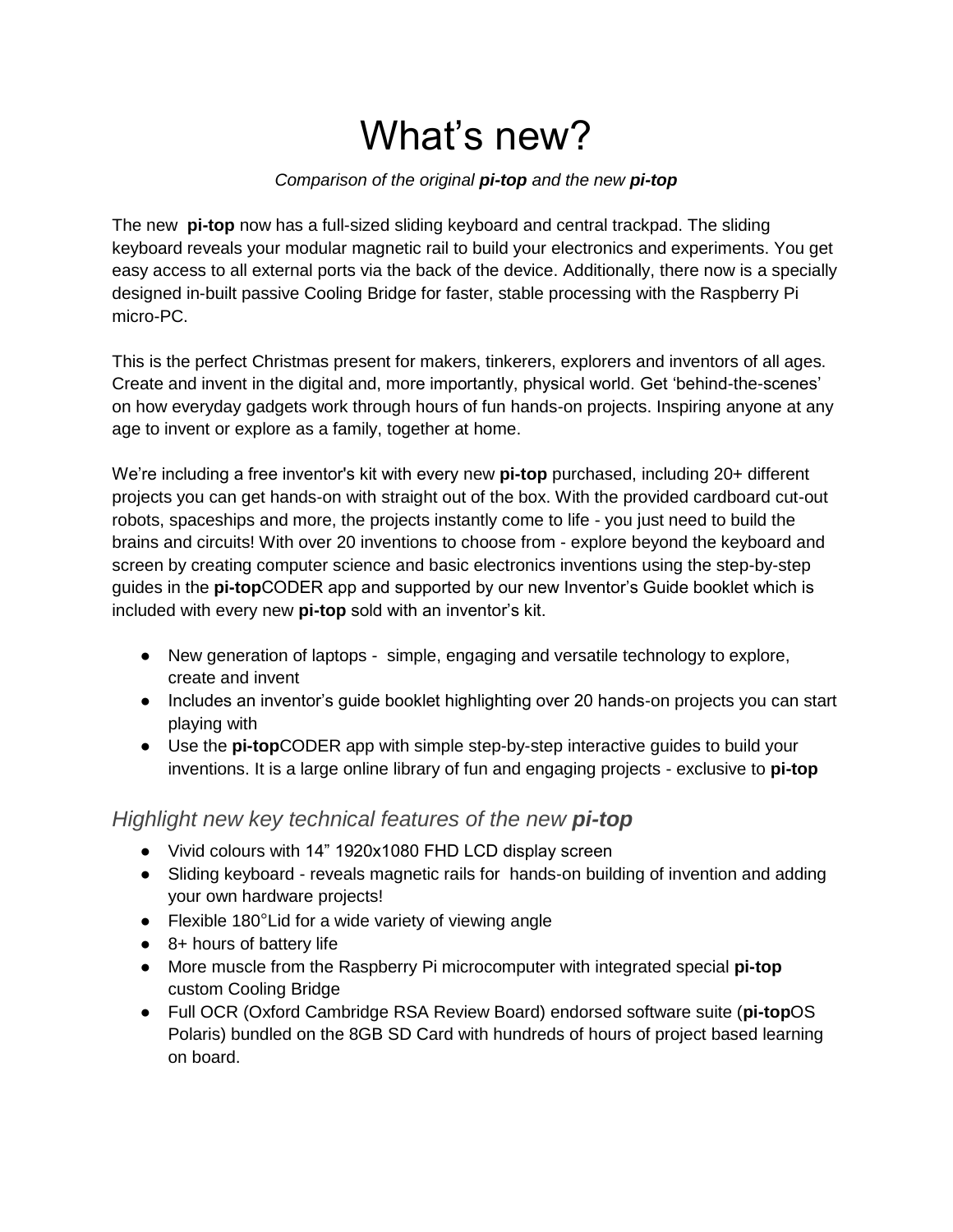|                         | <b>Original pi-top</b>                                                                                                                                                                                                                              | New pi-top                                                                                                                                                      |
|-------------------------|-----------------------------------------------------------------------------------------------------------------------------------------------------------------------------------------------------------------------------------------------------|-----------------------------------------------------------------------------------------------------------------------------------------------------------------|
| <b>Assembly</b>         | 23 building steps                                                                                                                                                                                                                                   | 6 building steps                                                                                                                                                |
| <b>Hardware</b>         |                                                                                                                                                                                                                                                     |                                                                                                                                                                 |
| Computer /<br>Processor | Raspberry Pi 3 (optional)                                                                                                                                                                                                                           | Raspberry Pi 3 (optional)                                                                                                                                       |
| Keyboard                | Compact keyboard (smaller<br>form factor)<br>US / UK QWERTY<br><b>DE</b><br><b>LATAM</b>                                                                                                                                                            | Full-sized keyboard (standard form<br>factor)<br><b>US QWERTY</b>                                                                                               |
| Trackpad                | Right-aligned<br>Tap-to-click and<br>physical mouse buttons<br>65 x 49mm                                                                                                                                                                            | Central-alignment<br>Left and Right tap-to-click<br>104x75mm                                                                                                    |
| <b>Display</b>          | 13.3" HD TFT LCD<br>1080p<br>Anti-glare<br>1366 x 768 resolution<br>eDP 1.2 interface<br>262k colours<br>3W power consumption<br>125° Lid Opening<br>Angle                                                                                          | 14" 1920x1080 FHD LCD<br>screen<br>Anti-glare<br>1920x1280 resolution<br>eDP 1.2 interface<br>Colors: 262k<br>4.07W power consumption<br>180° Lid Opening Angle |
| <b>Cooling Bridge</b>   | <b>Standard Heatsink</b>                                                                                                                                                                                                                            | Specially designed passive cooling<br>mechanism increasing the<br>processing power                                                                              |
| Ports                   | External ports accessed on the<br>right side:<br>4x USB 2.0<br>1x 10/100 Fast<br><b>Ethernet</b><br>External ports accessed by<br>acrylic slice removal:<br>1x Audio Jack (stereo)<br>External ports accessed on the<br>left side:<br>1x Power plug | External ports accessed from the<br>rear:<br>3x USB 2.0<br>1x 10/100 Fast Ethernet<br>1x Audio Jack (stereo)<br>1x Power plug                                   |